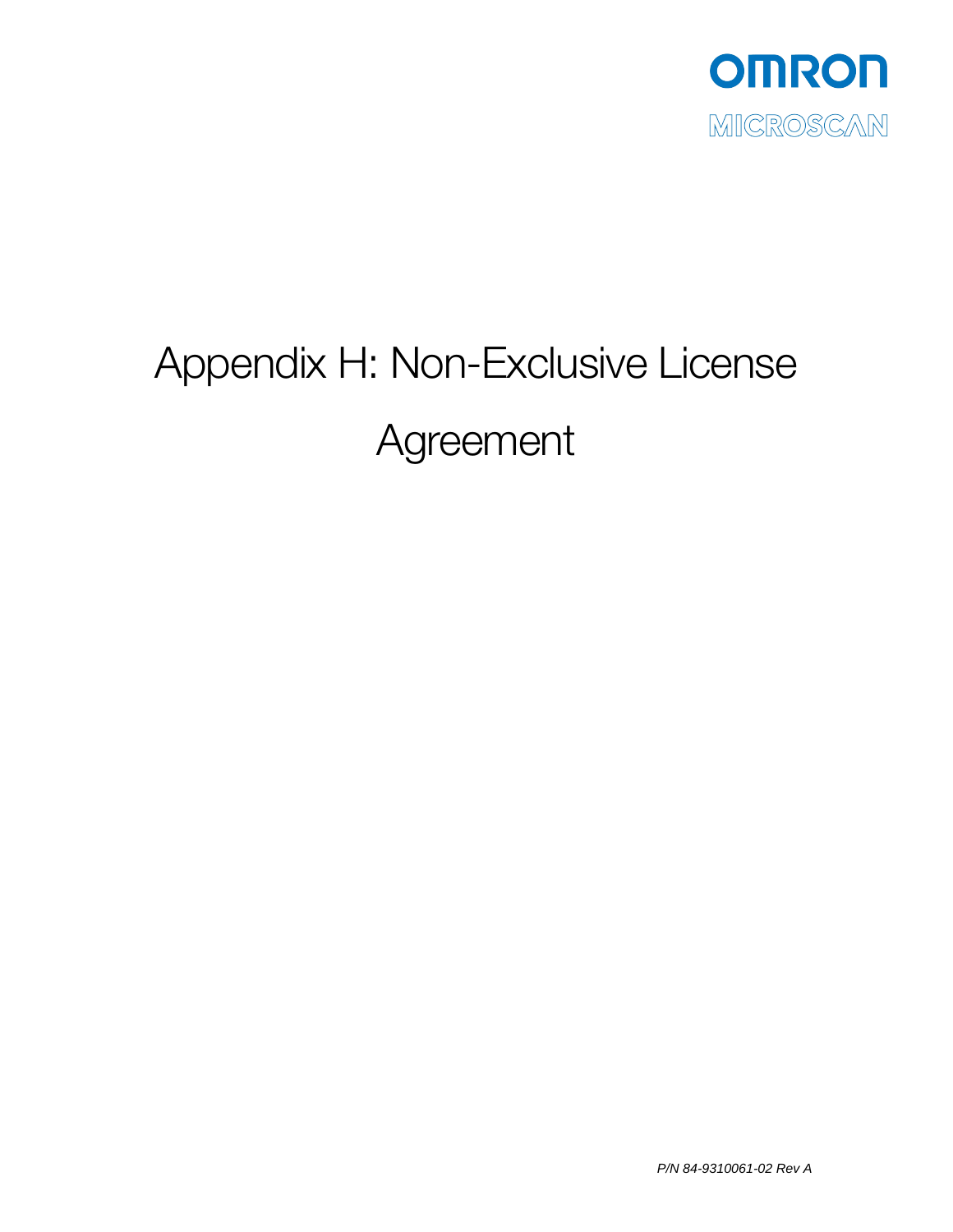Copyright ©2019 Omron Microscan Systems, Inc. Tel: +1.425.226.5700 / 800.762.1149 Fax: +1.425.226.8250

All rights reserved. The information contained herein is proprietary and is provided solely for the purpose of allowing customers to operate and/or service Omron Microscan-manufactured equipment and is not to be released, reproduced, or used for any other purpose without written permission of Omron Microscan.

Throughout this manual, trademarked names might be used. We state herein that we are using the names to the benefit of the trademark owner, with no intention of infringement.

# **GS1 Solution Partner**



# *Disclaimer*

The information and specifications described in this manual are subject to change without notice.

#### *Latest Manual Version*

For the latest version of this manual, see the Download Center on our web site at: **www.microscan.com**.

#### *Technical Support*

For technical support, e-mail: **Americas\_support@microscan.com EMEA\_support@microscan.com APAC\_support@microscan.com China\_support@microscan.com** 

#### *Warranty*

For current warranty information, see: **www.microscan.com/warranty**.

#### **Omron Microscan Systems, Inc.**

**United States Corporate Headquarters**  +1.425.226.5700 / 800.762.1149

**United States Northeast Technology Center**  +1.603.598.8400 / 800.468.9503

**European Headquarters**  +31.172.423360

**Asia Pacific Headquarters**  +65.6846.1214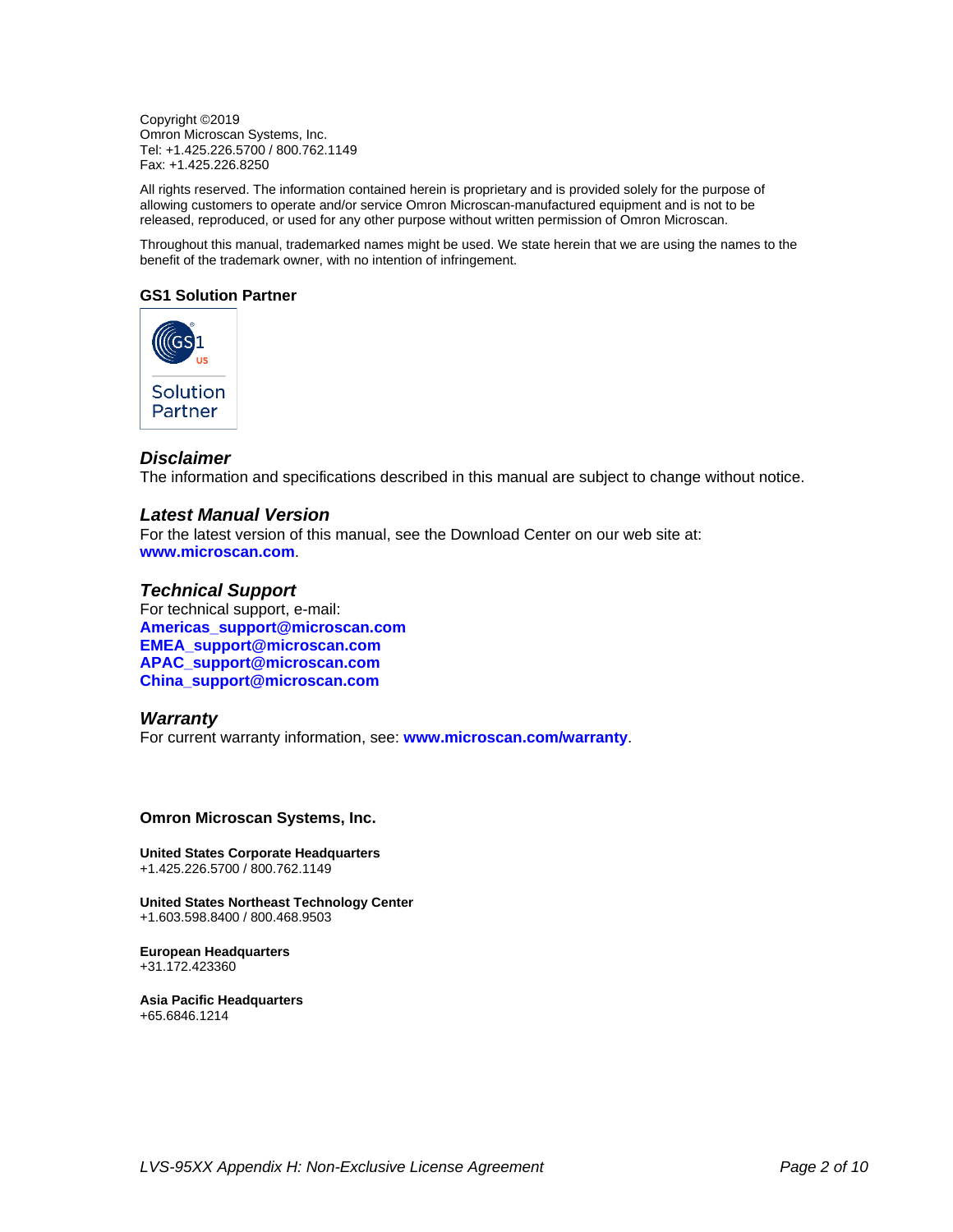# **Non-Exclusive License Agreement**

Omron Microscan Systems, Inc., having a principal place of business at 700 SW 39<sup>th</sup> St., Renton, WA 98057 (**LICENSOR**), for good and valuable consideration, hereby grants a nonexclusive limited license to the purchaser of LICENSOR's product (hereinafter LICENSEE) to use certain LICENSOR software programs and related materials (hereinafter the Programs) for the support of LICENSOR'S product subject to the following terms and conditions:

# **1.0 DEFINITIONS**

- 1.01 **Programs** shall include each software program provided with LICNESOR'S product sold to LICENSEE, including but not limited to executable modules, user manuals and related documentation, in machine readable or printed form; and any and all enhancements, modifications, patches, upgrades, releases, developments, adaptations, and derivative works related thereto, no matter by whom developed.
- 1.02 **Licensee** shall mean Licensee and its employees that are authorized by this License Agreement to use one or more of the Programs.
- 1.03 **User** shall mean a particular individual person that is authorized to use or access the Programs under this License Agreement.

#### **2.0 LICENSE**

# 2.01 **Grant of license**

LICENSOR hereby grants LICENSEE a non-exclusive, non-transferable, limited, revocable license to use the Programs.

#### 2.02 **Ownership**

All right, title and interest in and to the Programs and related materials are and shall remain vested in, and shall vest solely with, LICENSOR.

# 2.03 **No alterations or derivative works without consent of LICENSOR**

This License Agreement does not grant LICENSEE the right to make derivative works or otherwise alter the Programs or related materials. LICENSEE may not itself, or by the actions of any third party, volunteer, or contractor (hereinafter referred to as LICENSEE's Designee), inspect, work on, improve, reverse engineer, enhance, adapt, or develop the Programs or any of them, in any manner whatsoever (collectively Alterations), without express written permission from LICENSOR. LICENSEE shall not make any replacements or substitutions to the Programs and related materials without the written consent of LICENSOR. Any such replacements or substitutions shall become the property of LICENSOR and subject to this License Agreement unless LICENSOR and LICENSEE agree otherwise in writing.

#### 2.04 **Ownership of Alterations including derivative works**

If LICENSOR consents to Alterations, including but not limited to Alterations that constitute copyrightable or patentable derivative works, by LICENSEE or LICENSEE's Designee, LICENSEE agrees that all right, title and interest in and to any and all Alterations developed by LICENSEE or by LICENSEE's Designee, shall be works made for hire for LICENSOR if they are of a character that may be recognized as such under applicable law; and if not, that all right, title and interest in and to such Alterations shall be and hereby are transferred and assigned by LICENSEE to LICENSOR, and that LICENSEE shall execute suitable transfer and assignment documents upon request by LICENSOR; or, as appropriate, that LICENSEE shall ensure that LICENSEE's Designee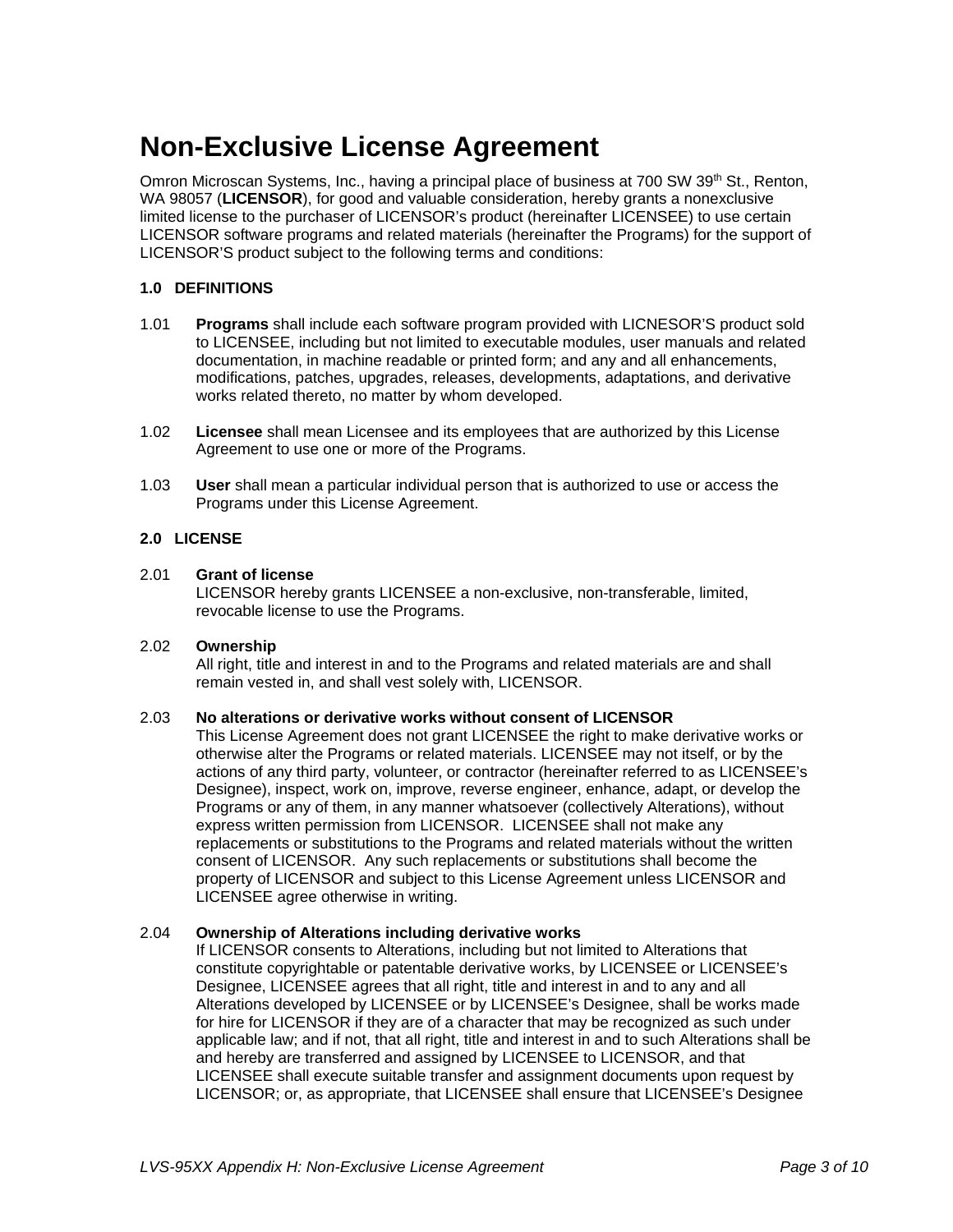performing such work shall transfer and assign all right, title and interest in and to the Alterations to LICENSOR, including all proprietary information related to the Programs and the Alterations that is developed by LICENSEE's Designee. LICENSEE agrees that it will be responsible for ensuring that appropriate contractual, work made for hire, and transfer and assignment documents are executed by it and/or by LICENSEE's Designee.

# 2.05 **No removal of proprietary legends or notices**

LICENSEE agrees not to remove or destroy any proprietary or confidential legends or markings (including but not limited to copyright or trademark notices) placed upon or contained within the Programs and related materials.

# 2.06 **LICENSEE data**

LICENSEE retains all rights to its data that may be used in conjunction with the Programs.

# 2.07 **Location of use; no transfer; right of inspection**

LICENSEE shall ensure that the Programs and related materials are used only by authorized Users. LICENSEE shall not transfer the License to anyone or any other company. If LICENSOR believes in good faith that the LICENSEE has misused the License, LICENSOR may request the right to inspect the premises of LICENSEE or seek court order to do so if permission is denied.

# 2.08 **No access by unauthorized persons or entities**

LICENSEE will not permit the Programs or related materials to be used, accessed, inspected, reviewed or viewed either directly or indirectly by any unauthorized person or entity.

# 2.09 **No sublicenses or unauthorized extensions of license**

LICENSEE may not grant sublicenses or other rights in or to the Programs to others, or assign or transfer the License in whole or part, or any rights in or to the Programs, to any third party.

# 2.10 **Confidentiality; protection and non-disclosure**

LICENSEE recognizes and agrees that the Programs and related materials and information related to them, are (i) considered by LICENSOR to be trade secrets; (ii) provided to LICENSEE in confidence; and (iii) the exclusive and proprietary property and information of LICENSOR. LICENSEE represents and warrants that it will not disclose Programs or any related materials or information to any unauthorized person or entity, including but not limited to third parties, directly or indirectly, without express written authorization from LICENSOR. In the event a request is made for LICENSEE to disclose Programs or any related materials or information to a third party, LICENSEE promptly shall give written notice to LICENSOR identifying the requesting persons or entities and, if known to LICENSEE, stating the reasons such requests have been made. LICENSOR shall determine in its sole discretion whether the requested disclosures should be made, and if not, what action to take.

# 2.11 **LICENSOR's right to terminate**

LICENSOR shall have the right immediately to terminate this License Agreement should LICENSEE violate any of its provisions. Such termination shall be effective upon LICENSOR's giving notice to LICENSEE.

#### **3.0 LICENSEE FEES**

The fees for this License Agreement shall be the amounts specified in the sales agreement regarding LICENSOR's product.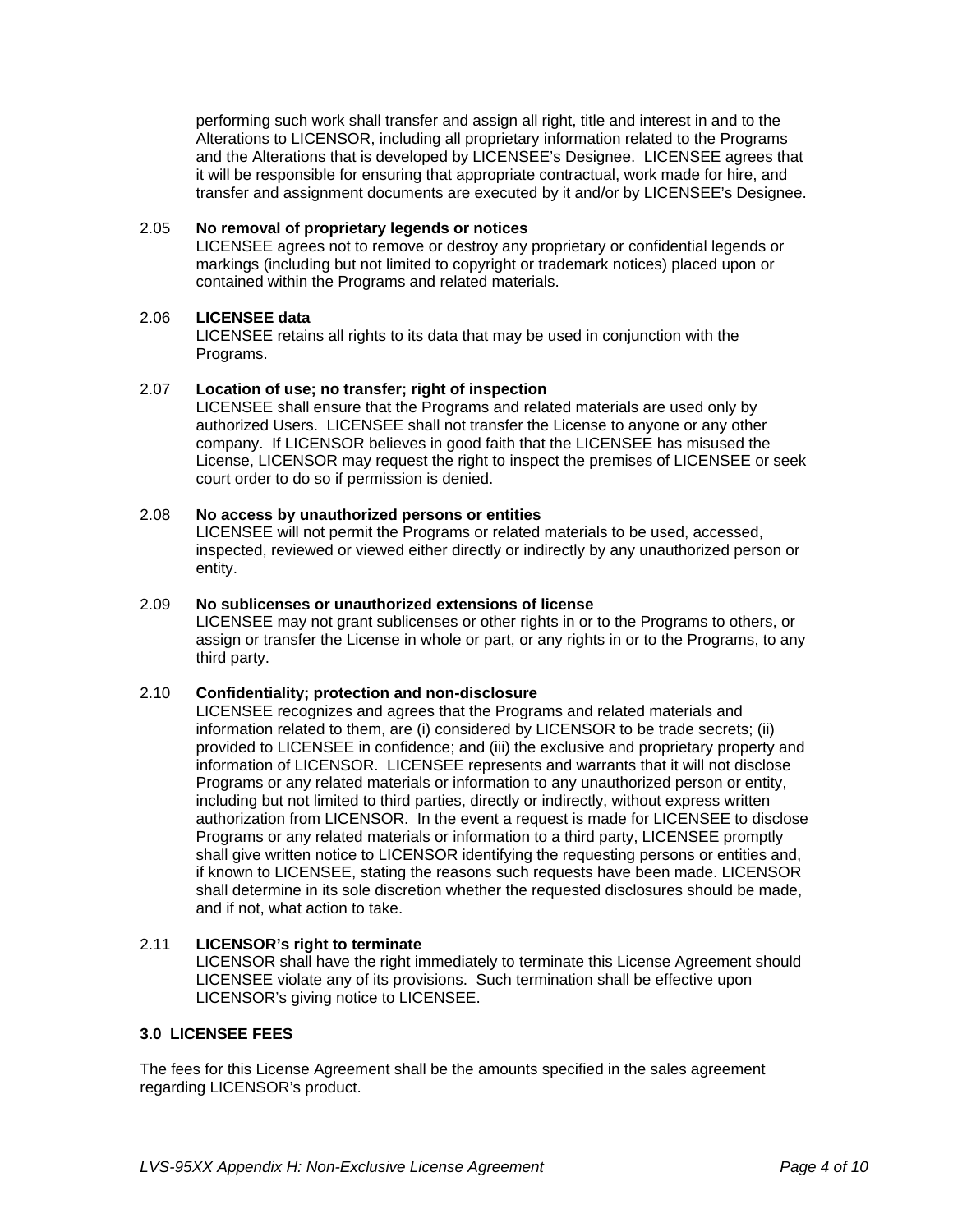# **4.0 TERM AND TERMINATION**

#### 4.01 **Term**

This License Agreement shall have a term that is commensurate with the period of time that LICENSEE owns the product purchased from LICENSOR unless sooner terminated as provided in the License Agreement.

# 4.02 **Obligations survive**

Upon termination of this License Agreement, all rights and obligations of the parties shall cease, except LICENSEE's obligations regarding: confidentiality; return and warranty of complete return of all copies of the Programs and related materials to LICENSOR; assisting LICENSOR in protecting its intellectual property and in defending against any third party claims of infringement; venue, consent to suit, and choice of laws; attorneys fees and costs; payment of license fees, costs, interest and taxes; limitations of liability; and indemnity, which shall survive termination of this License Agreement.

# 4.03 **Return of Programs**

Within ten (10) days of termination of this License Agreement, LICENSEE shall:

- (a) deliver or cause to be delivered to LICENSOR all copies of Programs and related materials, or any parts thereof, that are in the possession or under the control of LICENSEE, whether furnished to LICENSEE by LICENSOR (or on LICENSOR's behalf) or made or created by LICENSEE or by any third party acting for or on behalf of LICENSEE; and permanently erase or cause to be permanently erased any such copies that reside on any of LICENSEE's computers, servers, or other equipment or storage devices;
- (b) warrant that the original and all copies of Programs and related materials, or of any parts thereof, have been destroyed or returned to LICENSOR; and
- (c) turn over to LICENSOR all copies in the possession or under the control of LICENSEE of any documentation, listings, notes or other written material of any kind (ALICENSEE Writings) pertaining to the Programs or related materials, whether furnished by LICENSOR or a third party, except for any LICENSEE data at termination. For the purposes of this provision, LICENSEE Writings include without limitation copies of any such documents or information or other materials however recorded or made, in any medium of recording or storage, including but not limited to written paper documents and documents recorded or stored in electronic form on any device or medium.

#### 4.04 **Other bases for termination**

Subject to Section 9.02 (Default), LICENSOR shall have the right to terminate this License Agreement, by giving written notice of such termination to LICENSEE, in the event that LICENSEE (i) fails to pay LICENSOR any sums due hereunder or for LICENSOR's product, (ii) fails to observe any of LICENSEE's obligations hereunder with respect to proprietary information or confidentiality, or (iii) fails to perform or observe any other material term or obligation set forth in this License Agreement.

#### 4.05 **LICENSOR's right to terminate for infringement claims**

LICENSOR reserves the right immediately to terminate this License Agreement if any claims for copyright or patent infringement, or infringement or misappropriation of any intellectual property rights, or for unfair competition or trade practices or other misuse, relating to the Programs or related materials, or any parts thereof, are asserted against LICENSOR, or LICENSOR's employees, officers, agents, representatives or contractors. Such determination shall be in the sole discretion of LICENSOR. Termination on this basis shall be effective on notice in writing to LICENSEE by LICENSOR, stating the reason for such termination. This Section 4.05 is not subject to the notice and cure provisions of Section 9.02 (Default).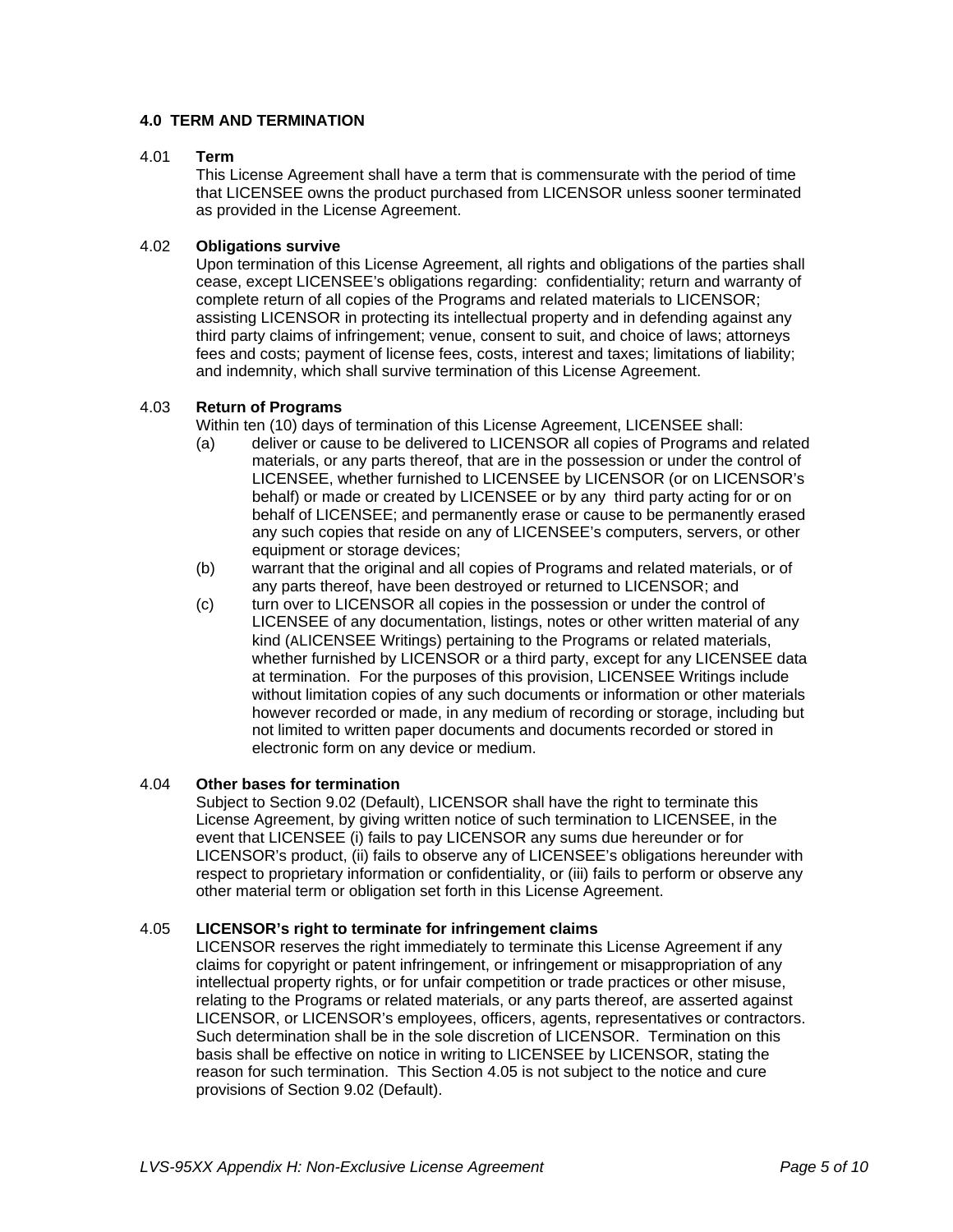# 4.06 **Termination cumulative with other rights**

The right of termination under this Section 4.0 shall be in addition to any other right or remedy LICENSOR may have at law or in equity.

# **5.0 PAYMENTS**

#### 5.01 **Payment due upon invoice**

Fees for the License are included in the price paid by LICENSEE to LICENSOR for the product purchased from LICENSOR. If LICENSEE is paying for the product over time, then the License granted to LICENSEE by LICENSOR is valid only for as long as LIENCESEE is current in its payment obligations to LICNESOR.

#### **6.0 SECURITY/SECRECY**

#### 6.01 **Duty of nondisclosure**

LICENSEE shall ensure that the Programs and related materials, or any portion thereof, whether written or recorded or stored on magnetic tape, disk or electronic or magnetic memory in any other form or on any other media, are not disclosed or otherwise made available by LICENSEE or by any of its employees, officers, agents, representatives or contractors, to any entities, organizations or individuals not authorized by this License Agreement to use, possess, view, review, or otherwise access the Programs or related materials.

#### 6.02 **Proprietary, trade secret character of Programs**

LICENSEE hereby expressly recognizes the proprietary and trade secret nature of the Programs and related materials, and expressly agrees as follows:

- (a) To use the Programs and related materials as specified in this License Agreement.
- (b) To ensure that specific Programs and related materials are used solely by those expressly authorized to use them;
- (c) To make no unauthorized copies of the Programs or related materials, or any component or portion thereof, by any means for any purpose whatsoever (except as is required for reasonable archival or security storage purposes), without prior written consent of LICENSOR;
- (d) To make no unauthorized dissemination of the Programs and related materials;
- (e) To instruct LICENSEE's employees, officers, agents or representatives, or any others, having access to the Programs or related materials that they may not copy or disseminate the Programs or related materials, in part or in whole, to unauthorized persons or entities, and that they may not provide access to them to any unauthorized person or entity; and to require compliance with these instructions as a condition of employment.
- (f) To effect security measures, including adoption of a written policy of confidentiality, adequate to safeguard the Programs and related materials from unauthorized use or access by persons other than its employees authorized to use the Programs for LICENSEE's own requirements.
- (g) To reproduce LICENSOR's copyright, trademark or patent notices or marks, and any other embedded proprietary or confidentiality notices or marks, on all materials related to or part of the Programs and related materials on which LICENSOR displays, or in which are embedded or written, such notices or marks, including on any copies made pursuant to this License Agreement.

#### 6.03 **No unauthorized copying, modification, dissemination**

LICENSEE shall not copy, reproduce, reverse assemble, reverse compile, compare, modify, merge, transfer or distribute the Programs or related materials, or allow any other person to do so in any way or manner, without the prior written authorization of LICENSOR.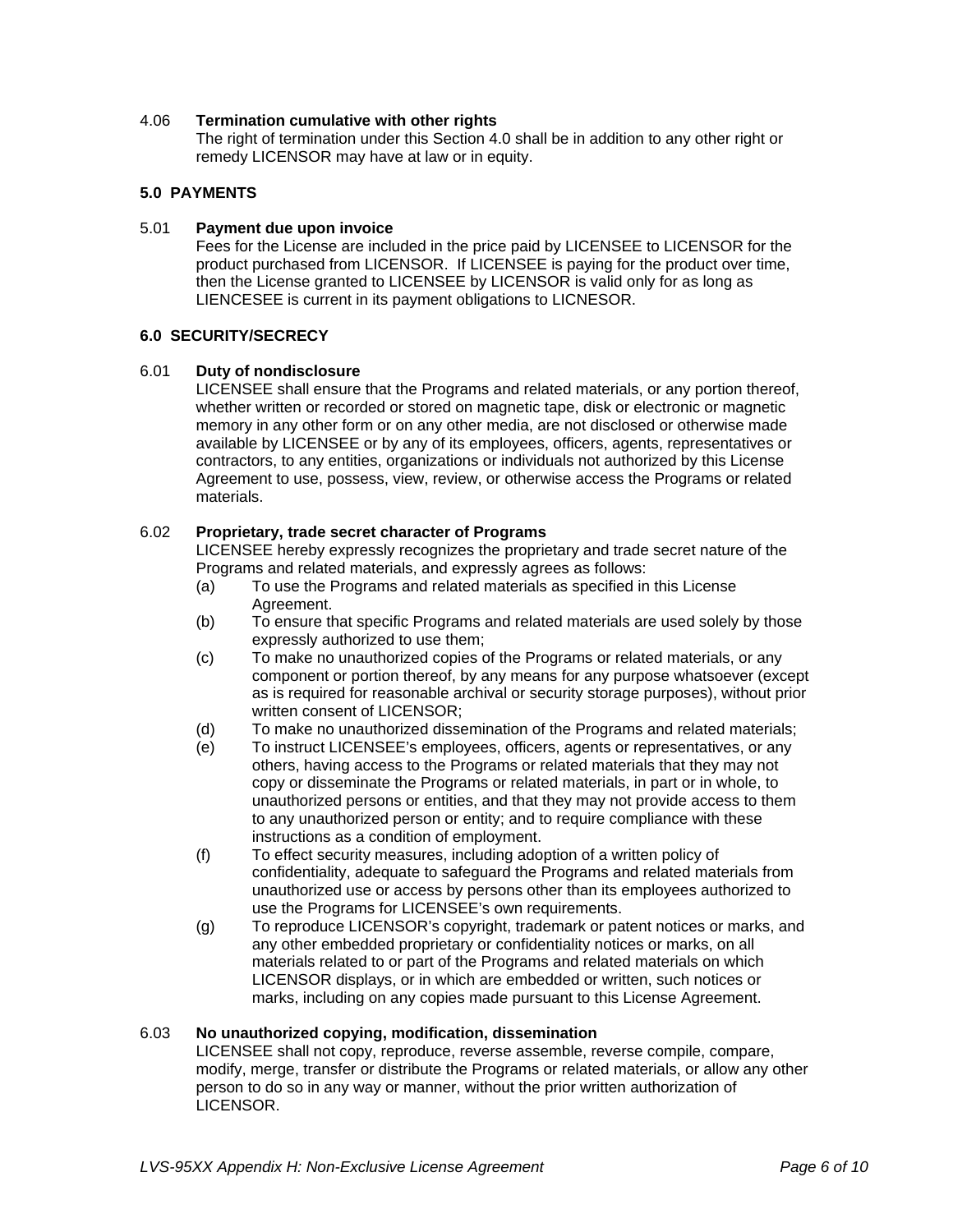# 6.04 **CONSENT TO INJUNCTION AND WAIVER OF LEGAL RIGHTS**.

LICENSEE acknowledges that LICENSOR has gone to considerable time and expense to develop the Programs and related materials and that LICENSOR would suffer significant and irreparable harm and damage by unauthorized copying, reproduction or use of the Programs or related materials. LICENSEE further acknowledges that such unauthorized actions may and likely would cause significant commercial damages which would be difficult to quantify. Therefore, LICENSEE agrees that, in addition to any other legal or equitable remedy available, LICENSOR shall be entitled to equitable relief including but not limited to temporary restraining and permanent injunctions. LICENSEE hereby expressly waives any right it may have to require LICENSOR to post a bond or other security, or to request a court to order that it do so, as a prerequisite to obtaining such equitable relief, other than a nominal bond in an amount not to exceed \$50.00 if such is required to invoke jurisdiction of the court. LICENSEE also hereby expressly waives any right to require that LICENSOR provide proof of actual or impending actual damage as a prerequisite to LICENSOR obtaining equitable relief.

# **7.0 LIMITED LIABILITY; DISCLAIMER OF WARRANTIES; INDEMNITY**

# 7.01 **LIMITATION OF LIABILITY**

LICENSOR'S LIABILITY FOR DAMAGES TO LICENSEE FOR ANY CAUSE WHATSOEVER RELATED TO THIS LICENSE AGREEMENT OR ANY ACTIVITIES ARISING IN OR RELATED TO ITS PERFORMANCE, AND REGARDLESS OF THE FORM OF ACTION, WHETHER IN CONTRACT OR IN TORT INCLUDING NEGLIGENCE, SHALL BE STRICTLY AND UNCONDITIONALLY LIMITED. IN NO EVENT WILL LICENSOR BE LIABLE TO LICENSEE FOR ANY LOST REVENUES, LOST SAVINGS, OR OTHER SPECIAL, INCIDENTAL OR CONSEQUENTIAL DAMAGES, OR FOR PUNITIVE OR EXEMPLARY DAMAGES, EVEN IF LICENSOR HAS BEEN MADE AWARE OF THE POSSIBILITY OF SUCH DAMAGES, OR FOR ANY CLAIM ASSERTED AGAINST ANY OTHER PARTY, IN CONNECTION WITH THE DELIVERY, INSTALLATION, TESTING, USE, PERFORMANCE OR NONPERFORMANCE OF THE PROGRAMS OR RELATED MATERIALS, OR THE ACT OR FAILURE TO ACT OF LICENSOR, OR OTHERWISE ARISING OUT OF, RELATED TO, OR IN CONNECTION WITH THIS LICENSE AGREEMENT. THIS LIMITATION OF LIABILITY WILL NOT APPLY TO CLAIMS FOR COPYRIGHT INFRINGEMENT, NOTWITHSTANDING ANYTHING HEREIN TO THE CONTRARY.

# 7.02 **NO WARRANTY**

LICENSOR PROVIDES THE PROGRAMS, IMPROVEMENTS AND RELATED MATERIALS TO LICENSEE AS IS. LICENSOR MAKES NO WARRANTIES, EITHER EXPRESS OR IMPLIED, AS TO ANY MATTER WHATSOEVER, INCLUDING WITHOUT LIMITATION, THE CONDITION OF THE PRODUCT, ITS MERCHANTABILITY, OR ITS FITNESS OF USE FOR ANY PARTICULAR PURPOSE. LICENSOR DOES NOT WARRANT THAT THE FUNCTIONS CONTAINED IN THE PROGRAMS OR IMPROVEMENTS WILL MEET LICENSEE'S REQUIREMENTS OR THAT THE OPERATION OF THE PROGRAMS OR IMPROVEMENTS WILL BE ACCURATE, UNINTERRUPTED OR ERROR FREE. NO ADVICE OR REPRESENTATIONS BY LICENSOR OR LICENSOR PERSONNEL SHALL CREATE ANY SUCH WARRANTY. LICENSOR DOES NOT MAKE ANY WARRANTY THAT ANY INFORMATION, DATA, SOFTWARE OR EQUIPMENT USED TO RUN OR ACCESS THE PROGRAMS OR IMPROVEMENTS, OR THE DATA THEY USE OR GENERATE, OR THE REPORTS THEY GENERATE, WILL BE AT ALL TIMES FREE OF VIRUSES, WORMS, TROJAN HORSES OR OTHER HARMFUL COMPONENTS. LICENSEE IS SOLELY RESPONSIBLE FOR THE ACCURACY OF ANY AND ALL DATA, AND LICENSOR MAKES NO WARRANTIES OR REPRESENTATIONS ABOUT SUCH DATA OR ANY CALCULATIONS OR REPORTS THAT DEPEND ON OR UTILIZE SUCH DATA.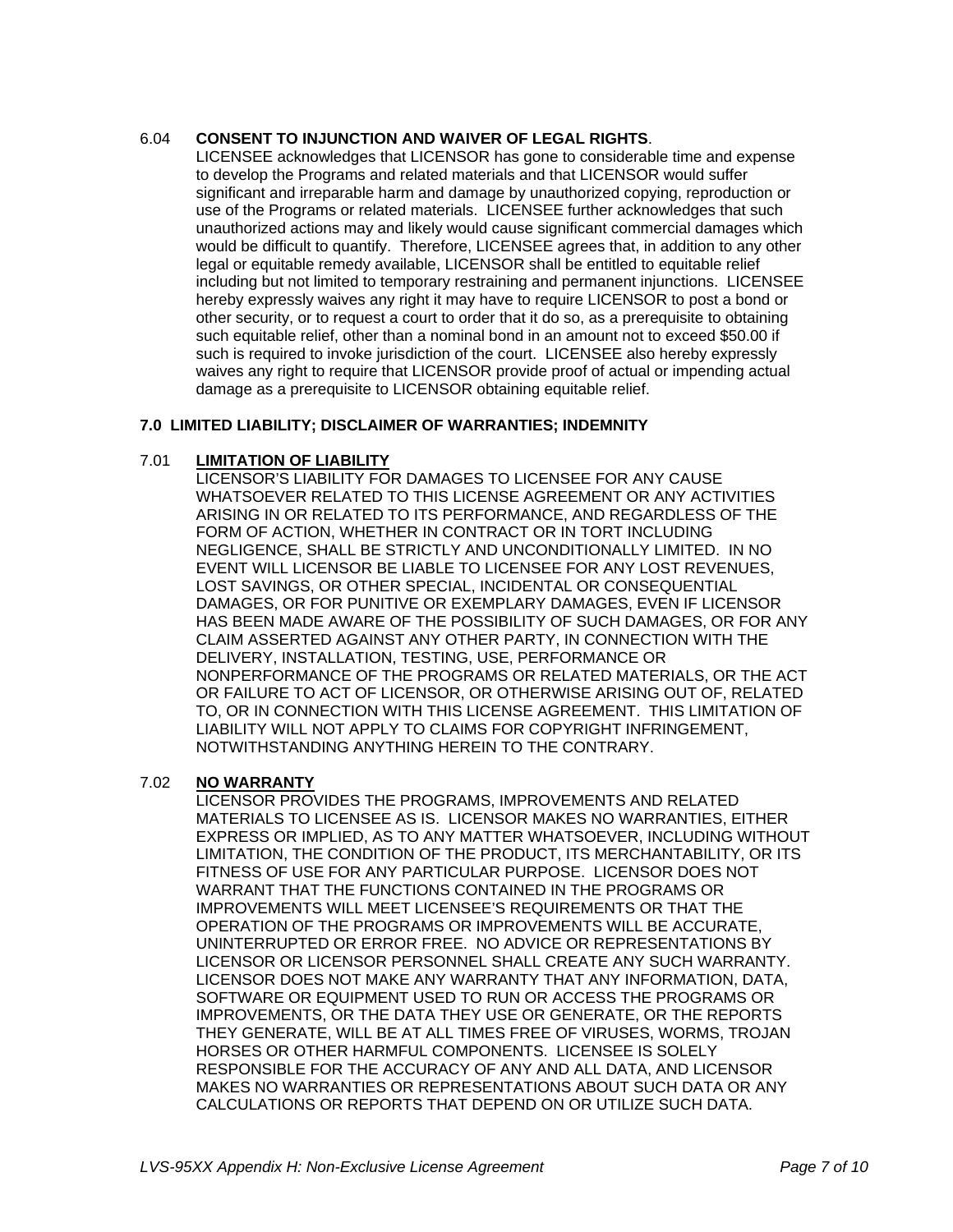# 7.03 **INFRINGEMENT INDEMNIFICATION**

LICENSOR agrees to indemnify and to hold harmless LICENSEE from any damages finally awarded as a result of any third party claim of infringement of intellectual property asserted against LICENSEE by reason of LICENSEE's use of the programs or related materials as delivered by LICENSOR or used by LICENSEE, where such use by LICENSEE has complied strictly with the terms and conditions of this License Agreement and with the applicable terms of the Services Agreement regarding use, dissemination, and copying of the Programs and related materials, access to them, and protection and handling of them; provided, that LICENSOR is promptly given notice in writing by LICENSEE of any such claim and that LICENSOR has the right to elect to defend and settle, at its expense, any such claims; and further provided, that LICENSEE fully cooperates with LICENSOR in connection with any defense by LICENSOR of such claims or attempt to settle such claims. Failure of LICENSEE to provide such assistance shall be a material breach of this License Agreement, for which LICENSOR shall have the right immediately to terminate this License Agreement. LICENSOR shall not be obligated to defend such claims but may do so at its election. LICENSEE may elect to participate in any formal proceedings regarding such claims, but shall bear its costs of such participation and its costs to assist LICENSOR. LICENSOR shall have the sole right to determine the defenses of such claims concerning its intellectual property, and the sole right to determine whether to accept any settlement offer or other offer of compromises of such claims.

# 7.04 **INDEMNITY BY LICENSEE**

To the extent permitted by law, LICENSEE shall and does hereby indemnify and save LICENSOR harmless from any and all liability, losses, damages, claims, penalties, suits and actions in the nature of intellectual property infringement or appropriation, including but not limited to claims involving copyright or patent infringement; trademark infringement or dilution; violations of the Lanham Act or other acts protecting intellectual property; unlawful appropriation or unauthorized acquisition of trade secrets; unfair competition; or the like, arising out of LICENSEE's selection, possession, control, maintenance or use of the programs and related materials that are not in strict accord with the provisions of this License Agreement. For the purpose of this section, LICENSEE shall include without limitation officers, managers, employees, agents, representatives, volunteers, and contractors of, and others in privity with, LICENSEE.

#### **8.0 REPRESENTATIONS**

#### 8.01 **Status of LICENSEE; authority to make agreement**

LICENSEE represents covenants and warrants that it is authorized by law to enter into the transactions contemplated by this License Agreement and to carry out its obligation hereunder. LICENSEE further represents, covenants and warrants that it has complied with all of its procedures and any procedures imposed on it by law so that this License Agreement is enforceable.

#### 8.02 **Disclaimer of reliance on other understandings or practices**

Each party represents and warrants to the other party that, in entering into and performing its obligations under this License Agreement, it does not and will not rely on any promise, inducement, or representation allegedly made by or on behalf of the other party with respect to the subject matter hereof, nor on any prior or current course of dealing or of performance between the parties concerning or related to other agreements or undertakings, nor on any custom and usage in the trade, except as such promise, inducement, representation, or custom or usage may be expressly set forth herein.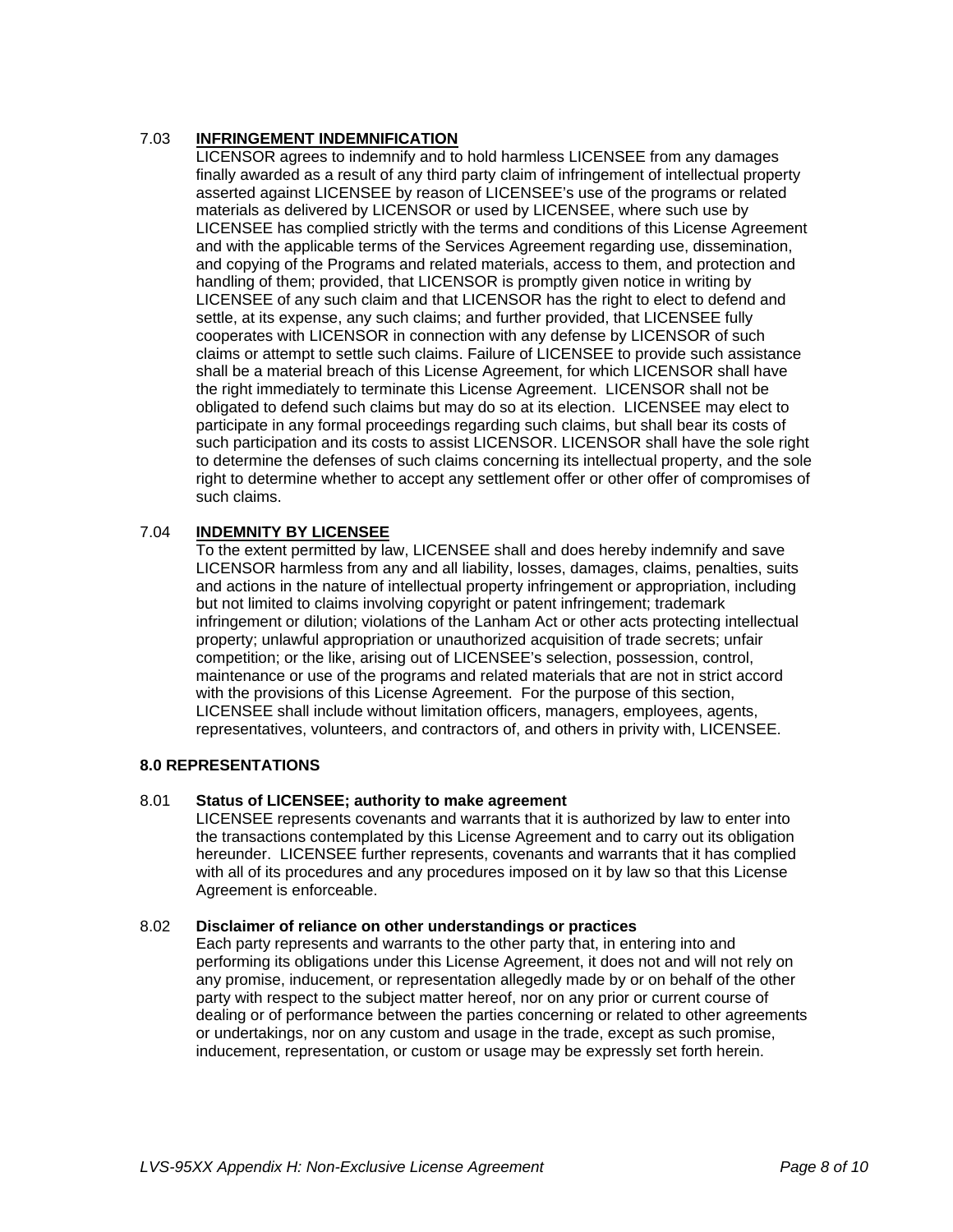# **9.0 REMEDIES**

### 9.1 **Equitable Relief**

LICENSEE agrees that because of the unique nature of the Programs and related materials, irreparable harm will be caused by a breach by LICENSEE of its obligations under this License Agreement, that monetary damages will be inadequate to compensate for such harm and that injunctive relief will be an appropriate remedy to enforce the provisions of the License Agreement, including as provided in Section 6.04 (Consent to Injunction).

### 9.2 **Default**

Without limitation hereby, the following shall constitute a default by LICENSEE (Default):

- (a) Failure to pay when due any payment for the purchase of LICENSOR's product;
- (b) Failure by LICENSEE to comply with or perform any provision of this License Agreement; and
- (c) Any reduction in the value of the Programs and related materials caused by any act of LICENSEE that imperils the prospect of full performance or satisfaction of LICENSEE's obligations herein.

Except as otherwise specified elsewhere in this License Agreement, LICENSOR has the right immediately to terminate this License Agreement upon the occurrence of any event of Default as specified above, and upon LICENSEE's failure to remedy such Default within a period of twenty (20) days after notice by LICENSOR to LICENSEE of such Default, LICENSOR shall have the right to pursue any one or more of the following remedies without any further demand or notice to LICENSEE:

- (i) Terminate this License Agreement, and enter the premises of LICENSEE and take possession of the Programs and related materials and/or destroy or cause to be destroyed all copies thereof on such premises or other LICENSEE computers or other equipment;
- (ii) Take whatever action at law or in equity LICENSOR in its sole judgment may consider to be necessary or desirable to collect the payments then due from LICENSEE, and/or to enforce performance and observance for any obligation, agreement or covenant of LICENSEE under this License Agreement; and
- (iii) Seek any other relief to which LICENSOR may be entitled at law or in equity.

#### **10.0 MISCELLANEOUS**

#### 10.01 **Assignment**

LICENSEE's rights in and to the Programs and related materials may not be assigned, sublicensed, or transferred voluntarily, by operation of law or otherwise, without LICENSOR's prior written consent and the execution of a new License Agreement.

## 10.02 **Notices**

Any notice required to be given hereunder shall be in writing, and shall be deemed delivered (i) three (3) business days after deposit in the U.S. Mail, postage prepaid, sent by registered mail, (ii) one (1) business day after being sent for overnight delivery by a reputable commercial courier capable of tracking shipment and delivery, or (iii) upon hand delivery, to the address designated in this License Agreement and to the attention of the office named herein as designated for receipt of notice by the receiving party, or to such other address, facsimile number or person as the receiving party may designate in writing to the sending party from time to time.